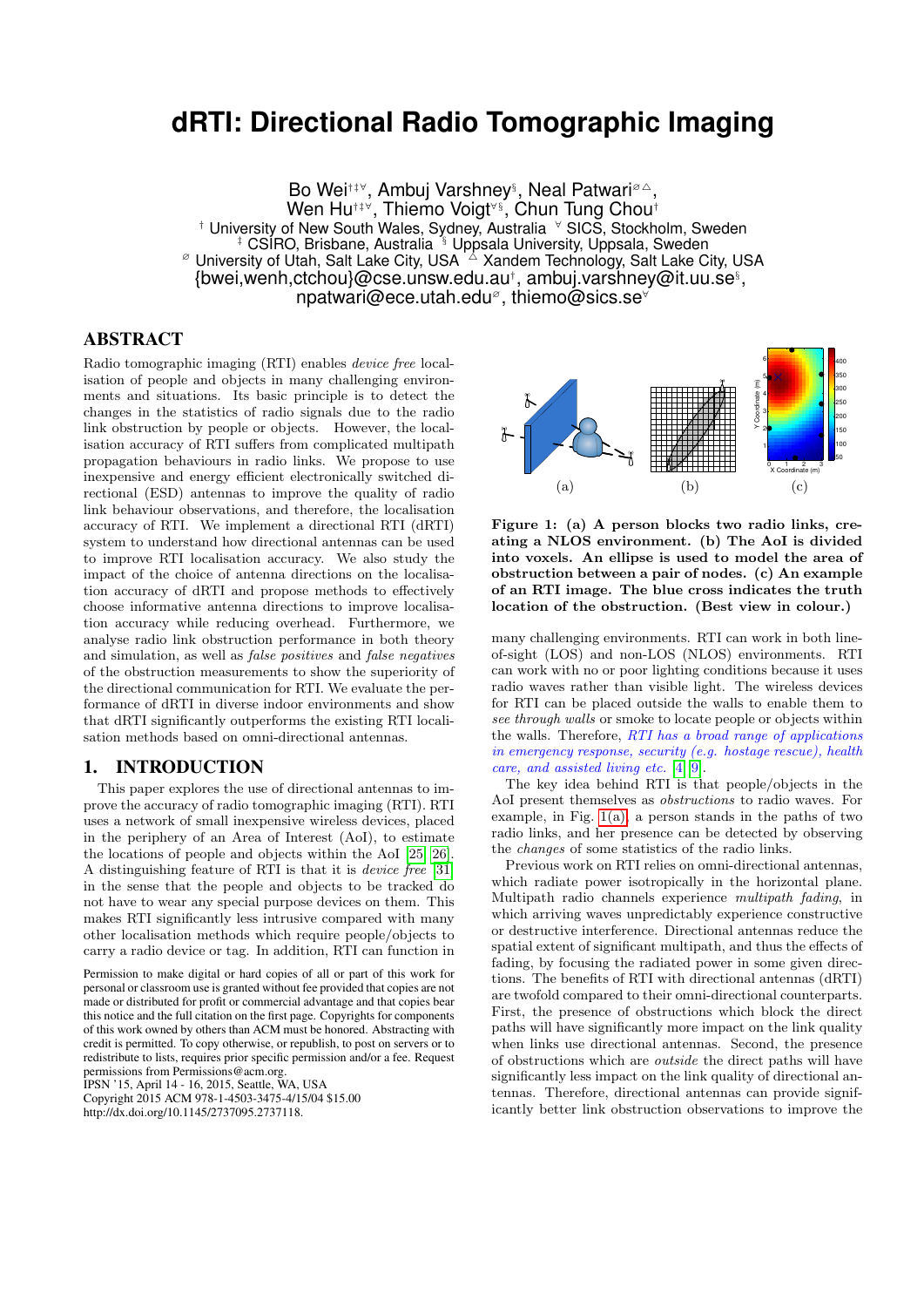RTI localisation accuracy. A conspicuous change in these radio link quality statistics will result in better location estimate, as well as reduce the number of false positives and negatives.

Directional antennas have been explored to improve the communication performance on mobile phones and wireless networks previously [\[3,](#page-11-5) [12\]](#page-11-6). However, traditional directional antennas such as Yagi antennas have a large form factor and consume a large amount of energy to move from one direction to another direction, which makes them unsuitable for resource-impoverished Wireless Sensor Networks (WSNs) with small nodes. On the other hand, Electronically-Switched Directional (ESD) antennas [\[17\]](#page-11-7) are significantly more energy efficient compared to tranditional directional antennas, and enable dynamic electronic control of direction of maximum gain. Recently, Mottola et al. [\[14\]](#page-11-8) leveraged ESD antennas to alleviate wireless contention in WSNs. In this paper, we, for the first time, explore the use of ESD antennas to improve RTI localisation accuracy. We detail the feasibility studies for an inexpensive and energy efficient dRTI WSN system with ESD antennas and answer the fundamental questions whether and to what extent dRTI systems can improve tracking performance in practice.

Although dRTI can significantly improve localisation accuracy, its overhead due to the use of directional antenna is high. Consider a transmitter and receiver, each equipped with a directional antenna that can point in  $n$  different directions. The total number of antenna direction pairs is  $n^2$ . Hence, conducting link quality measurements on all the possible antenna direction pairs results in higher communication overhead and energy consumption. Moreover, not all  $n<sup>2</sup>$  antenna direction pairs are useful for RTI localisation estimation. We therefore investigate three different methods to select antenna direction pairs to reduce overhead while maintaining accurate position estimation. The contributions of this paper are as follows:

1) We conduct comprehensive investigations to demonstrate that directional antennas can produce sharper changes in radio link quality statistics (both mean and variance) compared to their omni-directional counterparts.

2) We analyse radio link obstruction performance in both theory and simulation, and false positives and false negatives of the obstruction measurements to provide an insight on the superiority of the directional communications for RTI.

3) We carry out studies to understand how the choice of directional antenna pairs can impact on the radio link quality statistics. Based on these studies, we propose three methods to choose the informative directional antenna pairs to increase the accuracy of RTI while reducing the overhead of the system.

4) We design and implement dRTI, the first system that improves indoor tracking accuracy through the use of ESD antennas, and evaluate the performance of the proposed dRTI system in realistic LOS and NLOS environments. Our results show that the proposed dRTI system can improve the localisation accuracy significantly compared to stateof-the-art RTI system based on the mean of link quality (mRTI) [\[25\]](#page-11-0), the variance of link quality (vRTI) [\[26\]](#page-11-1) and multi-channel RTI (cRTI) [\[8\]](#page-11-9) using omni-directional antennas.

The rest of this paper is organised as follows. Section [2](#page-1-0) presents background on RTI and ESD antennas. Section [3](#page-2-0) presents a few different studies: (1) The impact of obstruc-

tions on the link quality statistics for both directional and omni-directional antennas; (2) The variation of link quality statistics for different choices of directional antenna pairs. Based on these studies, we propose three different methods to choose effective directional antenna pairs to reduce overhead in dRTI. We present comprehensive evaluations of our dRTI system and show the statistics of the radio link obstruction measurement false positives and false negatives in Section [4.](#page-6-0) Related work is presented in Section [5.](#page-10-0) Finally, we conclude the paper in Section [6.](#page-11-10)

### <span id="page-1-0"></span>2. BACKGROUND

The mathematical notations used in this paper are summarised in Table [1.](#page-1-1)

Table 1: Mathematical Notations

<span id="page-1-1"></span>

| Symbol            | Description                                                  |
|-------------------|--------------------------------------------------------------|
| М                 | Number of links in the network                               |
| N                 | Number of voxels in the AoI                                  |
| $R_i(t)$          | RSS measurement for link i at time t (omni                   |
|                   | only)                                                        |
| $\bar{R}_i$       | Mean RSS measurement for link <i>i</i> during cal-           |
|                   | ibration (omni only)                                         |
| $y_i(t)$          | link quality statistics for link $i$ at time $t$             |
| $\overline{y}$    | a $M \times 1$ vector of link quality statistics             |
| $\hat{x}$         | a $N \times 1$ vector of tomographic image                   |
| $F_i$             | The set of selected <i>Pattern Pairs</i> for link i          |
| $R_{i,j}(t)$      | RSS measurement for link <i>i</i> , <i>Pattern Pair j</i> at |
|                   | time $t$ (dRTI only)                                         |
| $\bar{R}_{i.\,i}$ | Mean RSS measurement for link i, Pattern                     |
|                   | <i>Pair j</i> during calibration (dRTI only)                 |

### <span id="page-1-2"></span>2.1 Radio Tomographic Imaging

The aim of RTI is to localise the people and objects (Note: we will also use obstructions to refer to people or objects because this is how RTI "sees" them.) within an AoI by using sensors placed around the periphery of the AoI. We assume that the AoI is divided into voxels, see Fig. [1\(b\).](#page-0-1) The sensors exchange packets periodically in order to monitor the Received Signal Strength (RSS) of the links over time. In RTI, all links are assumed to be *asymmetric*.

RTI localises the obstructions in the AoI in two steps. A tomographic image is first computed from the RSS measurements, and then a Kalman filter is used to track the obstructions from the computed image.

We use the RTI model introduced in [\[25\]](#page-11-0) to compute the tomographic image. This model is also used in many other RTI works [\[8,](#page-11-9) [9,](#page-11-4) [13,](#page-11-11) [26,](#page-11-1) [32\]](#page-11-12). Let  $R_i(t)$  denote the RSS measurement of the *i*-th link at time t. We use  $R_i(t)$  to compute some link quality statistics  $y_i(t)$  for link i. These link statistics  $y_i(t)$  will be used to compute the tomographic image later on. We consider the following link quality statistics in this paper.

Mean based RTI (mRTI): The original mRTI method is proposed in [\[25\]](#page-11-0) where RTI is used in an open outdoor environment. This is a fairly simple radio environment where radio signal obstruction is due mainly to LOS path loss. The effect of an obstruction in a radio link is to decrease the RSS values of that link. Therefore, one may detect the presence of an obstruction in the link  $i$  at time  $t$  by testing whether  $R_i(t)$  has decreased from a base value. The mRTI method requires a calibration period where obstructions are absent in the AoI. During this period, the sensors exchange packets in order to determine the mean RSS of each link. Let  $\bar{R}_i$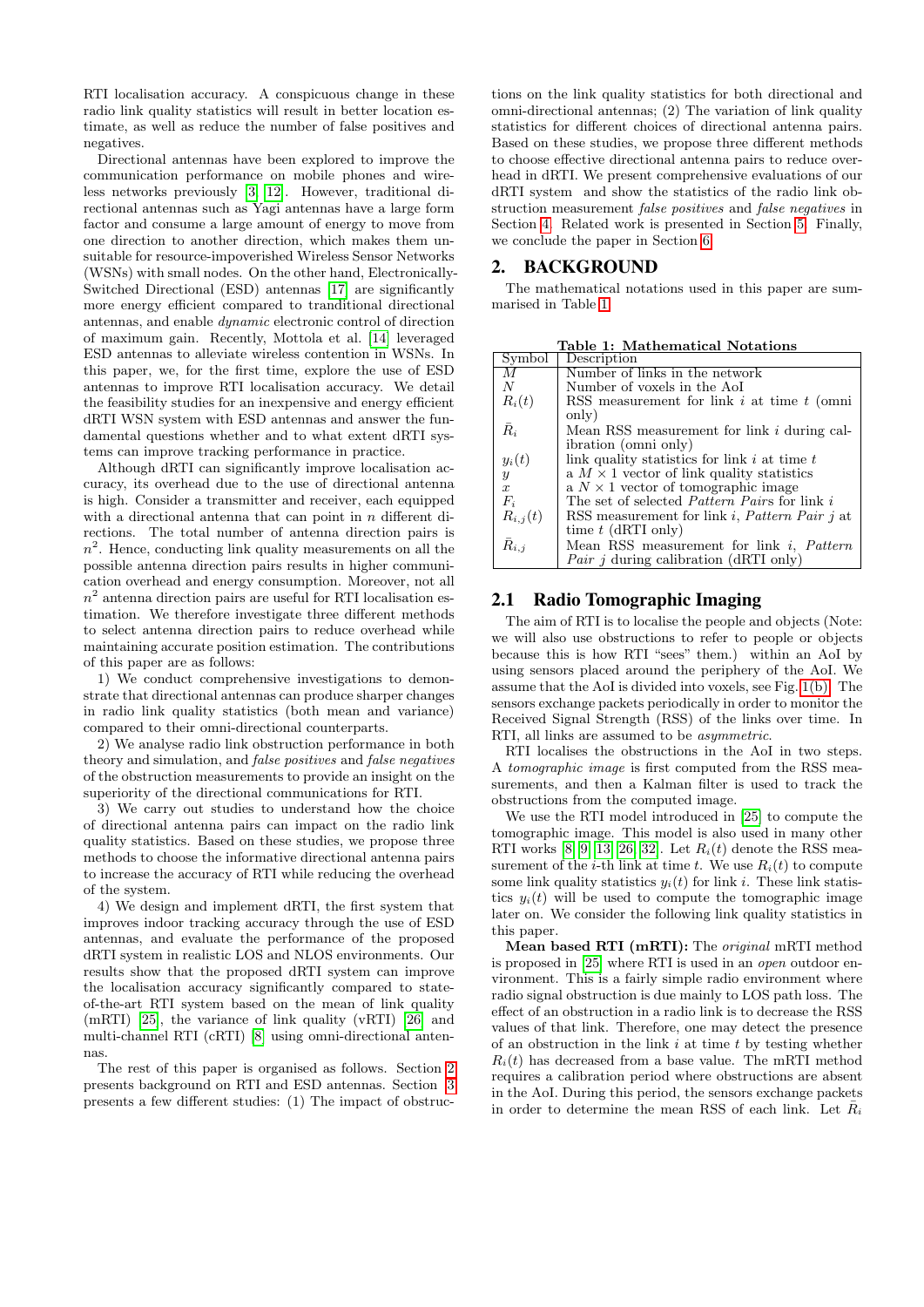be the mean RSS of link i over the calibration period. The original mRTI uses the link statistics  $y_i(t) = R_i(t) - \bar{R}_i$  for link i.

We will be concerned with RTI in an indoor environment in this paper. We will see later on that, in the indoor environment, the presence of an obstruction in a radio link can cause the RSS of the link to decrease, increase or stay at the same value. The original mRTI therefore does not work well. In this paper, we use mRTI to mean the *modified* link statistics  $y_i(t) = |R_i(t) - \bar{R}_i|$  where absolute value is used because the RSS can increase or decrease.

Variance based RTI (vRTI): The vRTI [\[26\]](#page-11-1) method uses the variance of a window of  $v$  measurements as the link quality statistics, i.e.  $y_i(t) = var(R_i(t), ..., R_i(t - v +$ 1)). Since this method does not require a base value, no calibrations are required.

We collect the  $y_i(t)$  for all the M links in the WSN to form the link quality statistics vector  $y$ . We use  $y$  to estimate the tomographic image x which is a  $N \times 1$  vector where N is the number of voxels in the AoI. Each element of  $x$  corresponds to a voxel. If the  $i$ -th element of x has a larger value, then the chance of the obstruction is in the i-th voxel is higher. Fig. [1\(c\)](#page-0-2) shows an example tomographic image as an heat map (best view in colour). It can be seen that the true location of the obstruction, which is marked by a cross, is in an "hot" area. To obtain  $x$  from  $y$ , the RTI model in [\[25\]](#page-11-0) assumes that y and x are linearly related  $y = Ax + n$ , where  $n$  is a noise vector and  $A$  is a  $M \times N$  matrix. The  $(i, j)$ element of  $A$  is given by [\[25,](#page-11-0) [26\]](#page-11-1):

<span id="page-2-3"></span>
$$
A_{ij} = \frac{1}{\sqrt{d}} \begin{cases} 1 & \text{if } d_{ij}(1) + d_{ij}(2) < d + \lambda \\ 0 & \text{otherwise} \end{cases} \tag{1}
$$

where d is the distance between the nodes of link i,  $d_{ii}(1)$ and  $d_{ij}(2)$  are the distances from the voxel j to the two nodes of link i, and  $\lambda$  is a parameter to tune the width of the ellipse. If  $A_{ij}$  is non-zero, then it means voxel j is close to the line connecting the nodes of link  $i$  and is likely to contribute to the variation that is found in the link quality statistics  $y_i(t)$ . The non-zero elements of  $A_{ij}$  for a given link  $i$  form an ellipse, see Fig.  $1(b)$  where the shaded voxels indicates those  $A_{ij}$  that are non-zero for the link consisting of the two nodes shown in the figure.

Since the number of voxels  $\overline{N}$  is normally greater than the number of links  $M$ , Eq.  $(?)$  is under-determined and can be solved by using Tikhonov regularization [\[25\]](#page-11-0). The estimated maximum of the tomographic image is then input into a Kalman filter for location estimation and tracking. The details can be found in [\[25,](#page-11-0) [26\]](#page-11-1).

# <span id="page-2-1"></span>2.2 Electronically Switched Directional Antenna

ESD antennas are able to electronically control the direction of the maximum antenna gain, which is feasible for the resource constrained WSNs as demonstrated earlier [\[7,](#page-11-13) [17\]](#page-11-7). Nilsson [\[17\]](#page-11-7) has designed an ESD antenna based on the concept of Electrically-Steerable Parasitic Array Radiator (ESPAR). ESPAR antennas consist of a central monopole surrounded by a number of parasitic elements. In the simplest form, the parasitic elements can be either grounded or isolated allowing them to act as reflectors when grounded and as directors when isolated.

In this paper, we use ESPAR antennas, each of which has six parasitic elements designed by Nilsson [\[17\]](#page-11-7). The parasitic elements can be individually grounded or isolated via soft-

ware APIs. When all the parasitic elements are grounded except one, the direction of the maximum antenna gain is towards the direction of the isolated element. We use this configuration for the dRTI experiments. When all the parasitic elements are isolated, we have an omni-directional configuration of the antenna. We use this configuration for omni RTI and cRTI experiments. Measurements in [\[17\]](#page-11-7) show the ESD antenna directional dB gain patterns fit a sinusoidal model,  $g_{dB}(\theta) = -1.565 + 5.835\cos(\theta - \theta_0)$  where  $\theta_0$  is the pointing direction.

# <span id="page-2-0"></span>3. RADIO TOMOGRAPHIC IMAGING WITH DIRECTIONAL COMMUNICATIONS

In order to motivate future sections, Fig. [2](#page-3-0) compares the localisation error between omni-directional RTI and dRTI. These experiments are conducted within 10 ms of each other so their channel conditions can be assumed to be compara-ble. The RTI image for omni in Fig. [2\(b\)](#page-3-1) shows a larger error compared to that of dRTI in Fig. [2\(d\).](#page-3-2) In order to explain this difference, we look at the vRTI link quality statistics, which are indicated by the thickness of the lines connecting the node pairs, in Fig. [2\(a\)](#page-3-3) and Fig. [2\(c\)](#page-3-4) for omni and directional. Fig. [2\(a\)](#page-3-3) shows that a deep fade between Nodes 2 and 5 has led omni-vRTI to believe that an obstruction is likely to be present between these two nodes, as shown by the high value of tomographic image for the voxels around the line joining these nodes. However, this deep fade had little impact on dRTI. Our hypothesis is that directional communication is sensitive to obstruction over a large range of orientations. This results in both larger changes in RSS and larger RSS variance. Moreover, these changes are less affected by fading. We will provide empirical evidence to support this hypothesis next.

### 3.1 The Impact of Directional Communications on RSS Changes and Variance

This section presents empirical evidence that directional antenna links, when obstructed, produce larger changes in RSS and larger RSS variance in most antenna directions.

#### <span id="page-2-2"></span>*3.1.1 Experimental Setup*

We employ two TelosB nodes running the Contiki operating system. Each node has an ESD antenna with 6 parasitic elements equally spaced at  $60^{\circ}$  apart. The nodes can *dynam*ically change the sending direction to one of the six directions or send omni-directionally by setting a digital output pin. It takes less than 1 ms to change the sending direction. The RSS Indicator (RSSI) values are read from the TI CC2420 transceivers and converted to RSS values in dBm according to the transceiver datasheet.

We conduct experiments in both indoor LOS and NLOS ("through-wall") environments in our lab. We only report the results of the NLOS experiment here because we observe similar results for the LOS environment. For the NLOS environment, we place the two nodes, approximately 3 meters apart, in two different rooms. The wall between the rooms is made of glass and wood. We label the antenna directions with a number from 1 to 6. The *Direction 1s* of the two nodes face each other (shown in Fig. [3\)](#page-3-5). A person walks through the link of the two nodes multiple times to block it.

The transmitter sends small packets to the receiver in each of the six directions, as well as omni-direction as fast as possible, and the receiver receives the packets from all six directions and omni-direction. The transmission node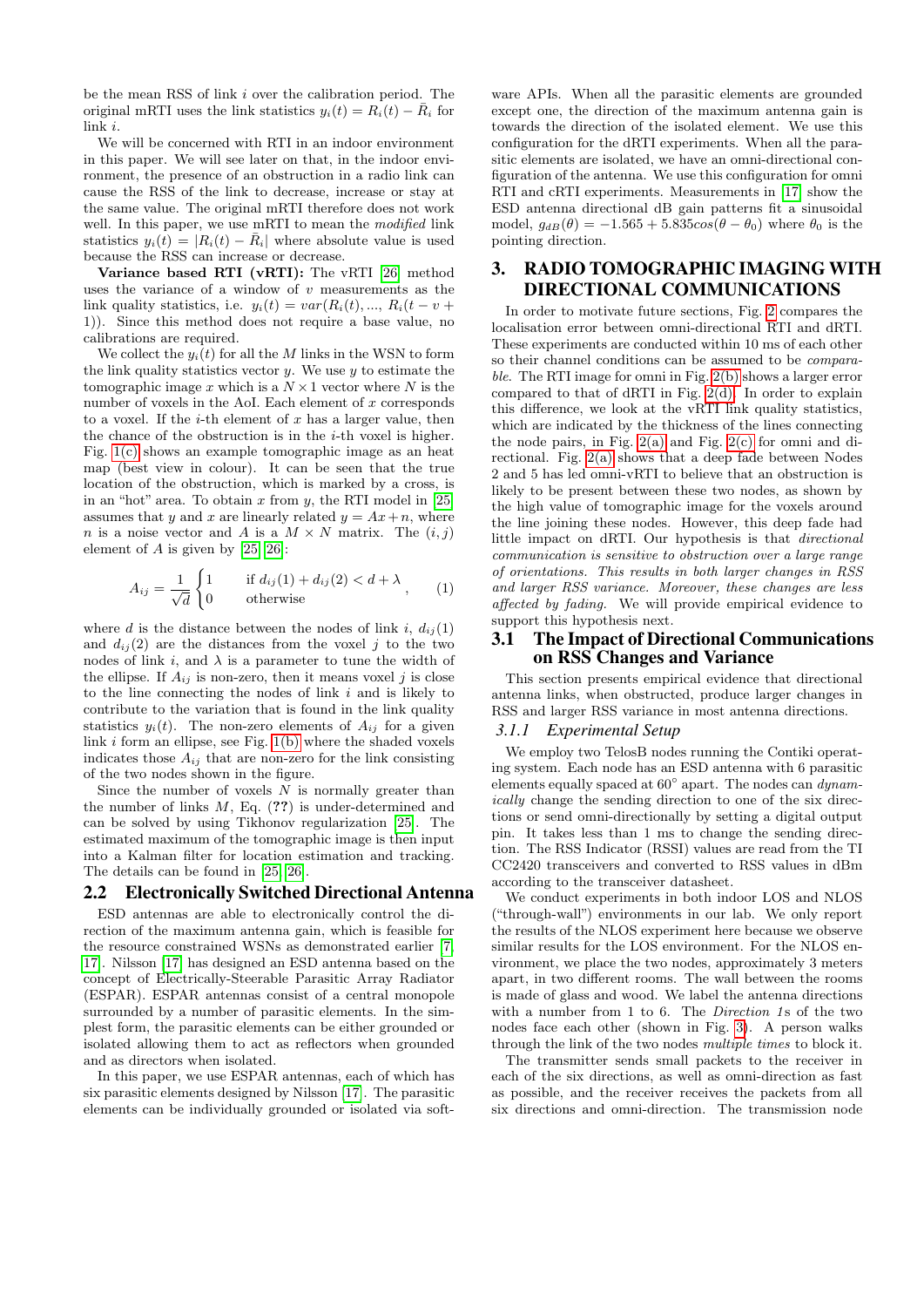<span id="page-3-4"></span><span id="page-3-3"></span>

<span id="page-3-2"></span>Figure 2: Omni-directional RTI vs dRTI. The thicknesses of lines in (a) and (c) are proportional to the vRTI link quality statistics. The crosses  $(\times)$  show the true location of the obstruction. Fig. (b) shows that the RTI image with a large localisation error because of a deep fade between Nodes 2 and 5 in (a). However, this fade has little impact on dRTI estimation shown in (d).

ID, direction, and the sequence number are included in the packets. When the receiver receives a packet, it appends the receive direction and RSSI value into the packet as well. Therefore, we can figure out the transmit direction, receive direction and RSS value of each received packet. For a radio link from a transmitter to a receiver, there are  $6 \times 6 = 36$ possible transmit-receive antenna direction pairs and we will refer to them as Pattern Pairs. Furthermore, there are two links (uplink and downlink) between two nodes.

#### *3.1.2 The Impact to RSS Changes and Variance*

Fig. [4\(a\)](#page-4-0) shows the RSS measurements of one of the Pattern Pairs and omni when a person attenuates the radio signal between time 50 and 55. It is clear that the Pattern Pair has a significantly bigger change in RSS measurement than omni. We compute the mRTI and vRTI of the RSS measurements for the 36 Pattern Pairs and omni. (Note that mRTI and vRTI in Section [2.1](#page-1-2) are defined for a link. We simply consider a *Pattern Pair* as a link in the calculation.) We compare the average mRTI and vRTI over the 36 Pattern Pairs against that of omni in Fig. [4\(b\)](#page-4-1) and [4\(c\).](#page-4-2) These figures show that both the change in RSS and vari-



<span id="page-3-5"></span><span id="page-3-1"></span>Figure 3: The physical ESD antenna directions of two nodes. TelosB node is marked in the figure.

ance of RSS are bigger for directional antennas. In particular, the average RSS variance over all 36 Pattern Pairs is almost twice that of omni. This experiment demonstrates that directional communications are indeed more sensitive to the obstruction, and produce larger changes in RSS and *larger changes in RSS variance.* Fig.  $4(b)$  and  $4(c)$  also show the standard deviation of the mRTI and vRTI over the 36 Pattern Pairs. The standard deviation is of almost the same magnitude as the average. We will discuss the variation of mRTI and vRTI among the Pattern Pairs later.

#### <span id="page-3-8"></span>*3.1.3 Theoretical Analysis on Radio Link Obstruction Performance*

<span id="page-3-0"></span>Simple propagation models can be used to quantify the impact of antenna directionality on the spatial area in which a person's movements will cause a link to experience high RSS variance. We call this area the "spatial impact area". By assuming a homogeneous Poisson field of reflectors, a cylinder model for a human body, and a standard path loss exponent received power model allows one to analytically calculate a value (Expected Total Affected Power, or ETAP) which is proportional to the variance experienced by a link as a function of a person's coordinate [\[19\]](#page-11-14). Here, we extend the analysis to include directional antennas. We use the ESD antenna gain function  $g_{dB}(\theta)$  given in Section [2.2.](#page-2-1) We modify Eq. (19) from [\[19\]](#page-11-14) to include the product of the (linear) transmitter and receiver antenna gains in the received power equation, and numerically integrate to find the ETAP  $^1$  $^1$ . The results, for the same parameters used in [\[19\]](#page-11-14), are shown in Fig.  $5(a)$ , for the case when the directions of the *Pattern* Pair on the two nodes are pointed directly at each other, which can be directly compared to Fig. [5\(b\)](#page-4-4) which shows the result for omnidirectional antennas<sup>[2](#page-3-7)</sup>. The results show that the spatial impact of a person in between the two nodes is dramatically reduced; the -15 dB contour lines with omni antennas are about 150% of the path length apart at the center of the link line; with directional antennas the same width measurement is 75% of the path length. We note that there is almost no variance expected when the person is behind either node (i.e., with x-coordinate  $<-1$  or  $>1$ ). Interestingly, the -3 and -6 dB contour lines are almost unaffected; it is specifically the low-variance impact areas that are dramatically narrowed. This helps RTI reduce radio link

<span id="page-3-6"></span><sup>&</sup>lt;sup>1</sup>More details are available in [\[19\]](#page-11-14) and the technical report of this paper.

<span id="page-3-7"></span> $2$ We focus on the impact of reflection here because scattering (the other impact studied in [\[19\]](#page-11-14)) is less important as the power in scattered waves are generally lower [\[19\]](#page-11-14). Furthermore, for scattered waves, the ESD antenna has a similar effect and is omitted for brevity.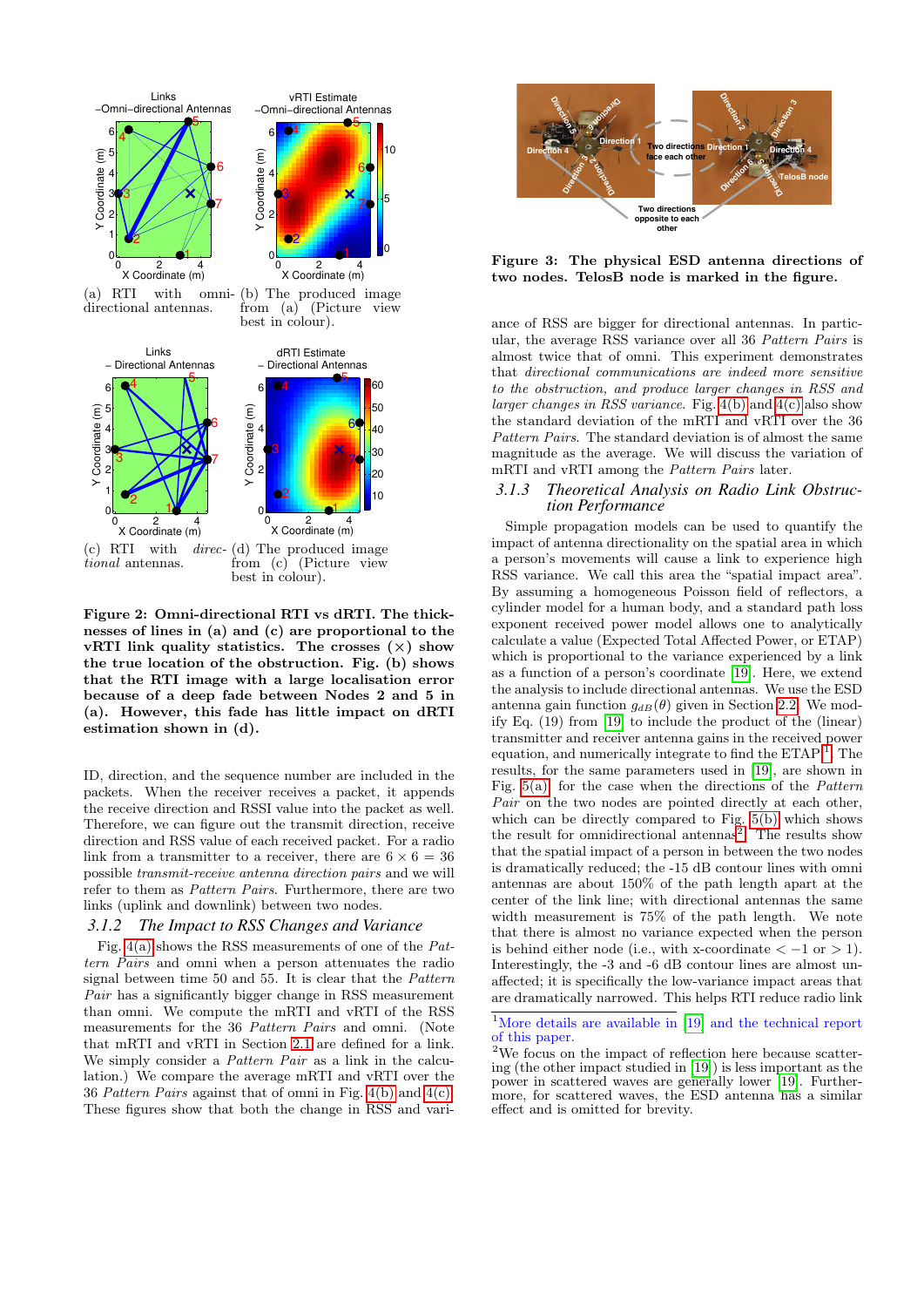<span id="page-4-0"></span>

Figure 4: (a) RSS measurement of a selected *Pattern Pair* and the omni-directional antenna. (b) The average mRTI over 36 Pattern Pairs versus mRTI of omni. (c) The average vRTI over 36 Pattern Pairs versus vRTI of omni. The error bars indicate one standard deviation.

obstruction False Negatives and False Positives, which will be discussed in next section.

The simulation results of ETAP using ESD antennas, for the same method and parameters used in [\[19\]](#page-11-14), are shown in Fig. [6\(a\).](#page-4-5) We performed 100 trials and the average affected power for a given human location is calculated as our estimate of ETAP. The simulation results match those of the analytical results shown in Fig. [5](#page-4-6) closely.

<span id="page-4-3"></span>

<span id="page-4-4"></span>Figure 5: Analytical "spatial impact area": ETAP (which is proportional to expected value of the RSS variance), in dB relative to the maximum, as a function of person position, with transmitter and receiver  $(\blacksquare)$  at  $(-1, 0)$  and  $(1, 0)$ , respectively.

#### <span id="page-4-8"></span>*3.1.4 Radio Link Obstruction False Negatives and False Positives*

We say that a radio link obstruction *false negative (FN)* has occurred if the RSS measurements remain stable (i.e., with little change and small variance) in the presence of an obstruction in the LOS path (e.g., within the shaded area in Fig.  $1(b)$ ). Similarly, we say that a radio link obstruction *false positive (FP)* has occurred if the link quality RSS measurements change significantly when no obstructions are present in the LOS path. Both FN and FP frequently occur in RTI systems, especially in the NLOS cluttered environments. These errors can significantly impact on the accuracy of RTI localisation.

A benefit of directional antennas is that they can reduce the instances of FP and FN. The model in Section [3.1.3](#page-3-8) shows that the directional antennas reduce the spatial area size by the impact of a person significantly compared to omni direction ones (see Fig. [5](#page-4-6) and [6\)](#page-4-7), which helps to reduce the instances of FP. Furthermore, they focus on their radio

<span id="page-4-5"></span><span id="page-4-2"></span><span id="page-4-1"></span>

<span id="page-4-7"></span>Figure 6: Simulated "spatial impact area": ETAP (which is proportional to expected value of the RSS

variance), in dB relative to the maximum, as a function of person position, with transmitter and receiver  $(\blacksquare)$  at  $(-1, 0)$  and  $(1, 0)$ , respectively.

<span id="page-4-6"></span>emission energy at the direct path direction, which helps to reduce the instances of FN. Fig. [7](#page-5-0) shows examples of the RSS measurement from experiments when omni-directional communications produce  $\overline{FP}$  (see Fig. [7\(a\)\)](#page-5-1) and  $\overline{FN}$  (see Fig. [7\(b\)\)](#page-5-2), but not for some directional Pattern Pairs. As a result, directional communications can indeed improve the accuracy of RTI systems. The poor localisation accuracy of Fig. [2\(b\)](#page-3-1) for omni-directional antenna is a result of a FP in the link quality between Nodes 2 and 5, and FN in the link quality near Nodes 6 and 7. We have observed many instances of such behaviour in other experiments. See Section [4.3](#page-7-0) for the details of the statistics in the experiments.

In addition to the benefits for RTI, less radio link obstruction FN and FP can also improve the performance of other applications, e.g. people counting and speed estimation in a hallway. Specifically, two links can be deployed in the hallway to count people [\[15\]](#page-11-15) and estimate speed [\[28\]](#page-11-16) based on the change of the link measurements. Clearly, ESD antennas can have better performance with less radio link obstruction FN and FP.

### <span id="page-4-9"></span>3.2 Directional Pattern Pair Selection

The number of Pattern Pairs between two nodes can be large. Each of the nodes that we use in this paper has an ESD antenna with 6 parasitic elements. The maximum number of Pattern Pairs between 2 nodes is  $36 \times 2 = 72$  where the 2 comes from the uplink and downlink. This means there is significant transmission overhead to make RSS measurements from all Pattern Pairs. This may make the dRTI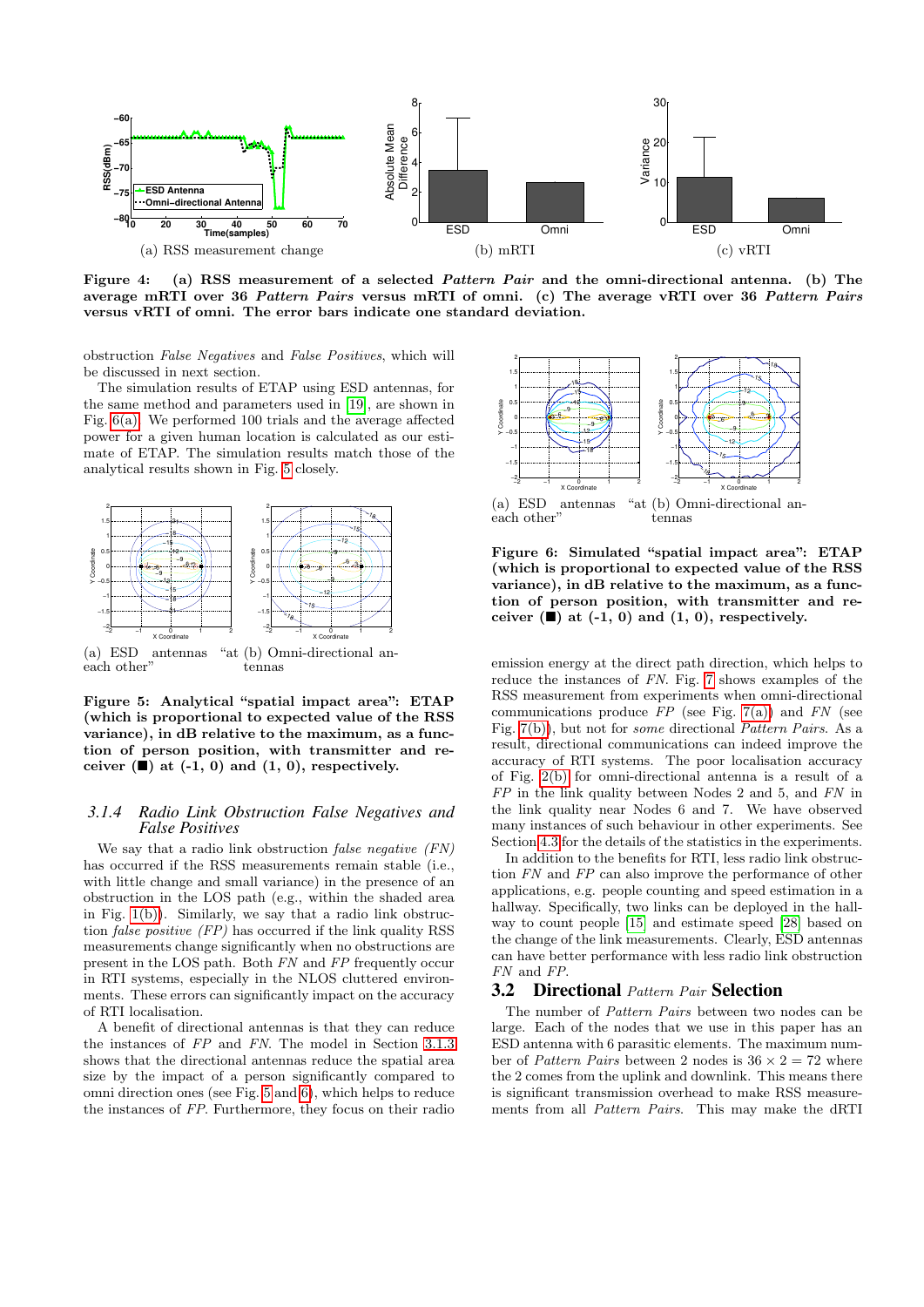<span id="page-5-1"></span>

<span id="page-5-2"></span>Figure 7: Examples of FP and FN. (a) Omnidirectional communication produces a FP without the presence of obstructions; (b) Omni-directional communication produces a FN in the presence of an obstruction.

system difficult to scale to larger sizes.

Furthermore, intuitively, one may think that the Pattern Pair with antennas directly pointing to each other should be the "best" choice. Is that true? Let us look at the mRTI and vRTI for all 36 Pattern Pairs in Fig. [8\(a\)](#page-5-3) and Fig. [8\(b\)](#page-5-4) respectively. The answer is that the intuition is not true, similar to the earlier finding in wireless mesh networks [\[22\]](#page-11-17). For example, for vRTI in Fig. [8\(b\),](#page-5-4) the Pattern Pair with antennas directly pointing to each other is the first bar from the left which does not have the maximum RSS variance when the link is blocked by an obstruction. However, if both nodes choose Direction 6 (shown in Fig[.3\)](#page-3-5), this gives the first bar from the right in Fig. [8\(b\)](#page-5-4) which has a higher variance. The maximum variance is produced by the Pattern Pair between Direction 2 of the receiver and Direction 3 of the transmitter, which is the ninth bar from left in Fig. [8\(b\).](#page-5-4)

Similar to the earlier discovery in [\[3,](#page-11-5) [11\]](#page-11-18), Fig. [8\(a\)](#page-5-3) and [8\(b\)](#page-5-4) also show: (1) The link qualities vary significantly between the Pattern Pairs; (2) Some Pattern Pairs have bigger change/variance than omni but some do not. This is due to the relative positions of the direction pairs and the rich multipath in the indoor environment [\[3\]](#page-11-5). It will pose a potential risk when the less informative Pattern Pairs are picked for RTI tracking, resulting in performance decrease. Therefore, we need to investigate intelligent methods to properly select the best directional Pattern Pair (s) to increase the localisation accuracy and to decrease the transmission overhead of dRTI systems. To this end, we introduce three selection methods to choose directional link *Pattern Pair*(s).

#### *3.2.1 Location Method*

This method chooses the best Pattern Pairs based on the physical location and orientation of the antennas. Intuitively, the Pattern Pair whose antennas are pointing to each other (resp. pointing in the opposite directions) should have the strongest (weakest) signal strength at the receivers, and also have higher (lower) probability to show significant RSS variances when the link between the transmitter and

<span id="page-5-3"></span>

<span id="page-5-5"></span><span id="page-5-4"></span>Figure 8: The mRTI (a) and vRTI (b) link quality statistics for the 36 Pattern Pairs. The horizontal line shows the mRTI (a) and vRTI (b) for omni.

<span id="page-5-0"></span>the receiver nodes is blocked by an obstruction. Though our earlier discussion shows that this intuition does not produce the best Pattern Pair. Nevertheless, we find from Fig. [8\(a\)](#page-5-3) and [8\(b\)](#page-5-4) that those Pattern Pairs that are roughly facing each other do generally give a significantly higher link quality statistics (mRTI or vRTI) than omni-directional antennas. Furthermore, this selection method does not necessarily require an initial calibration phrase as the other methods we will introduce, which is important for some applications such as emergency response [\[13\]](#page-11-11).

For this method, we record the position and orientation of antennas during deployment stage. Then, according to the physical orientation of the antennas, we select  $n_{transmitter}$ directions for the transmitting node  $N_1$  and  $n_{receiver}$  directions for the receive node  $N_2$ . Let  $N_1N_2$  denote the Link Line connecting nodes  $N_1$  and  $N_2$ . For the transmitter node  $N_1$ , we compute the angles (magnitude only) between the antennas on node  $N_1$  and the Link Line  $N_1N_2$ , and select the directions corresponding to the  $n_{transmitter}$  smallest angles. Similar method applies to choosing  $n_{receiver}$  directions on  $N_2$ . In practice, we choose  $n_{transmitter} = n_{receiver}$  because each node has to be transmitter and receiver. This means the number of Pattern Pairs selected is always a square number.

#### <span id="page-5-6"></span>*3.2.2 Fade Level Method*

Wilson and Patwari define fade level in a radio link as a continuous function between the two extremes of deep fade and anti-fade in [\[27\]](#page-11-19). A link in deep fade will experience high variance as a person moves in a *wide* area, which may produce FP when the person is outside the Link Line of a Pattern Pair, e.g., outside the shadowed area in Fig. [1\(b\).](#page-0-1) On the other hand, an anti fade Pattern Pair is affected by constructive multipath interference. The link quality varies significantly less, but the radio signal attenuates significantly when a person is present in the Link Line of the Pattern Pair. Therefore, deep fade Pattern Pair is less informative for dRTI, and we would like to select the Pattern Pairs that have minimum deep fade level as in [\[8\]](#page-11-9).

The Fade Level method collects RSS measurements of all the Pattern Pairs with an empty AoI during the calibration period  $t \in [t_1, t_2]$ . During the calibration, the transmitter node sends a number of (e.g., 6) packets sequentially in each direction so that receiver nodes can at least receive one packet in each antenna direction. After a fixed number of rounds (e.g., 50), the Fade Level method chooses the Pattern Pairs with small fade levels. Specifically, for a Pattern Pair between direction  $i$  of a transmitter  $N_1$  and direc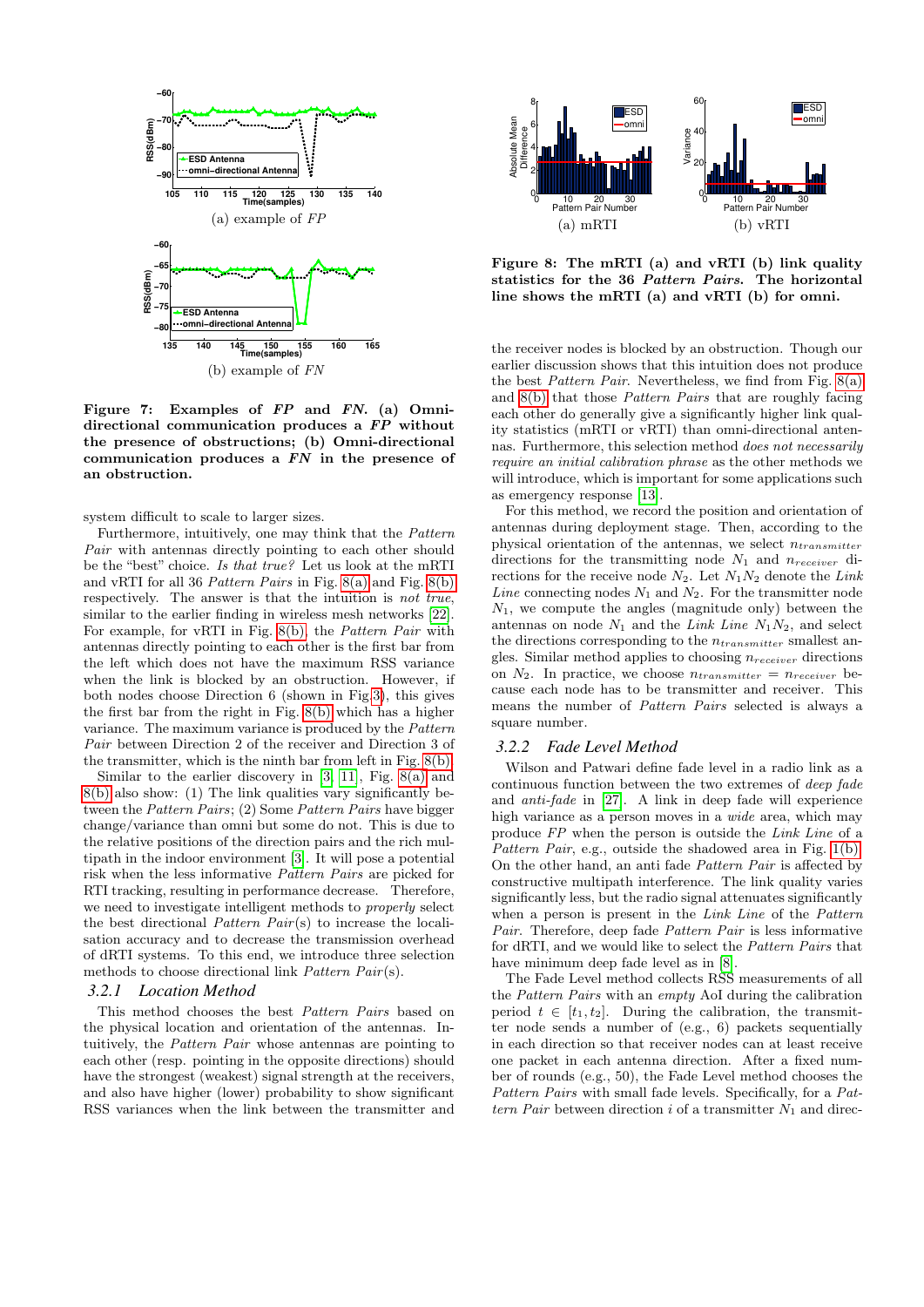tion j of a receiver  $N_2$ , it computes the normalised RSS measurements  $h_{i,j}$  during calibration period  $(t \in [t_1, t_2])$ as  $h_{i,j} = \sum_{t=t_1}^{t_2} r_{i,j}(t)$  where  $r_{i,j}(t) = P_{tx}(i, t) - P_{rx}(i, j, t)$ where  $P_{tx}$  $(i, t)$  is the transmission power of  $N_1$  in direction i at time t, and  $P_{rx}(i, j, t)$  is the RSS measurement of receiver  $N_2$  at direction j for the packets transmitted from  $N_1$ in direction  $i$  at time  $t$ .

As in  $[8]$ , we use  $h_{i,j}$  as a measure of the fade level, and if  $h_{i,j}$  is larger, the *Pattern Pair* is in a deeper fade. Therefore, the Fade Level method selects the top k Pattern Pairs with minimum normalised RSS measurements  $(h_{i,j})$  from the 36 Pattern Pairs between  $N_1$  to  $N_2$ .

#### *3.2.3 Packet Reception Rate (PRR) Method*

Intuitively, Packet Reception Rate (PRR) is a also good proxy for link quality because good quality links tend to have higher PRR. The PRR method also has the same calibrating period where the PRR for all Pattern Pairs are measured. The PRR method selects the k Pattern Pairs between transmitter node  $N_1$  and receiver node  $N_2$  that have the highest PRR during the calibration period.

#### 3.3 Link Quality Statistics for dRTI

In Section [2.1](#page-1-2) we present the mean and variance based link quality statistics for omni RTI. We adopt similar statistics for dRTI but they have to be modified to take into account the Pattern Pairs. Let  $F_i$  denote the set of selected Pattern Pairs for link i. Let  $R_{i,j}(t)$  denote the RSS measurement at time  $t$  for the j-th *Pattern Pair* of link i. The link quality statistics for dRTI are:

- RSS mean Let  $\bar{R}_{i,j}$  be the mean RSS over the calibration period for the j-th Pattern Pair in link i. The RSS mean statistics  $y_i(t)$  for link i for dRTI is  $y_i(t) = \sum_{j \in F_i} |R_{i,j}(t) - \bar{R}_{i,j}|.$
- RSS variance The RSS variance statistics for dRTI is computed over a window of  $v$  measurements. The  $\sum_{j \in F_i} var(R_{i,j}(t), ..., R_{i,j}(t-v+1))$ link quality statistics  $y_i(t)$  for link i for dRTI is  $y_i(t)$  =

#### <span id="page-6-0"></span>4. EVALUATION

#### 4.1 Goals, Metrics and Methodology

The goals of our evaluation are to study: 1) whether dRTI can lead to better tracking accuracy in comparison to previous approaches based on omni-directional antennas and multi-channel RTI (cRTI); 2) the performance of Location, Fade Level and PRR Pattern Pair selection methods; and 3) the energy overhead of dRTI.

We use two metrics to measure the tracking accuracy. 1) Root Mean Squared error (RMSE): RMSE  $(e_{rms})$  characterises the mean tracking error over the experiment and is defined as  $e_{rms} = \sqrt{\frac{1}{t_d-t_c} \sum_{t=t_c}^{t_d} \hat{e}(t)^2}$  where,  $t_c$  and  $t_d$  are the experiment start time and end time respectively, and  $\hat{e}(t)$  is the tracking error at time t, which is expressed as  $\hat{e}(t) = \hat{x}(t) - x_q(t)$ . where  $\hat{x}(t)$  and  $x_q(t)$  are the coordinates of the estimated location and ground truth at time t respectively. 2) Cumulative distribution function (CDF): CDF of an error level  $\ell$  is the probability that the tracking error is less than or equal to  $\ell$ . 3) Radio link obstruction FN and FP: The definitions of these two qualities have already been discussed in Section [3.1.4.](#page-4-8) We will present FN and FP as a percentage.  $FN$   $(FP)$  is the ratio of the number of  $FN$ (FP) links to the total number of links.

#### *4.1.1 Hardware and Software*

We deployed a network of seven nodes with ESD antennas and one base station, which collected the RSSI measurements from all the nodes and transferred them to a PC via a serial cable for RTI and tracking. We used the nodes, which have the same hardware (TelosB and ESD antenna with six directions) and operating system (Contiki) as those used in Section [3.1.1.](#page-2-2) TelosB nodes with CC2420 transceivers operate in the 2.4 GHz ISM band and the radio channels were picked from a list {11, 15, 18, 21, 26} as in [\[8\]](#page-11-9). For cRTI, we used 4 channels because it showed the best tracking performance [\[8\]](#page-11-9).

The nodes run a simple token passing protocol in a TDMA fashion similar to SPIN<sup>[3](#page-6-1)</sup> to produce and collect radio link RSSI measurements. At a particular time, only one node transmitted packets, and the rest of the nodes received packets to measure pairwise RSS. The transmitter sent one packet per channel for cRTI and six packets per direction for dRTI in each round. The receivers dynamically switched antenna directions to try to collect one packet from each direction.

As introduced in Section [2.1,](#page-1-2) if the value of a voxel in the RTI image has a larger value compared to the rest, it is likely that an obstruction (a person) is located in this voxel. As in previous work [\[25,](#page-11-0) [26\]](#page-11-1), we use the coordinate of the centre of the voxel that has the largest value in the image as the estimated location of the person since we have one person only in the experiments. We further apply a Kalman filter to produce the trajectory of the person. We use a voxel width of 0.2 m, and  $\lambda$  in Eq. [\(1\)](#page-2-3) as 1.5 m. A webcam was deployed in the AoI to record ground truth for tracking.

#### *4.1.2 Experiment Description*

We conducted four experiments in our lab. Experiments 1 and 3 were conducted in a large open room for testing in a LOS environment. The black dots in Fig. [11\(a\)](#page-8-0) show how the seven nodes were placed in these experiments. Experiments 2 and 4 were conducted in a NLOS or "throughwall" environment. Seven nodes were placed in four adjacent rooms with four nodes in one room and one node each in the other three rooms, see Fig. [15\(a\).](#page-9-0) There was normal office equipment such as desk and computers in those three rooms with one node each. The walls between the rooms are made of either wood or glass.

Experiments 1 and 2 were designed to study the tracking performance of different Pattern Pair selection methods in LOS and NLOS environments respectively. For the purpose of comparison, we also include the tracking performance of using all 36 Pattern Pairs, which is termed as All Pairs. Experiments 3 and 4 aimed to compare the tracking accuracy of: dRTI (both mean and variance based), omni RTI (mRTI and vRTI, the transmitter sent one packet in each round.) and cRTI (both mean and variance based). Both mean and variance based RTI model have advantages. The mean based RTI model is able to detect static subjects, while the variance based RTI model does not need the calibration.

### <span id="page-6-2"></span>4.2 Comparing Different Pattern Pair Selection Methods

As discussed in Section [3.2,](#page-4-9) the Pattern Pair selection methods are necessary to reduce the transmission overhead, aiming to scale the larger networks and pick the informative

<span id="page-6-1"></span><sup>3</sup>SPIN: TinyOS code for RSS collection. SPIN: TinyOS code for RSS collection <http://span.ece.utah.edu/spin>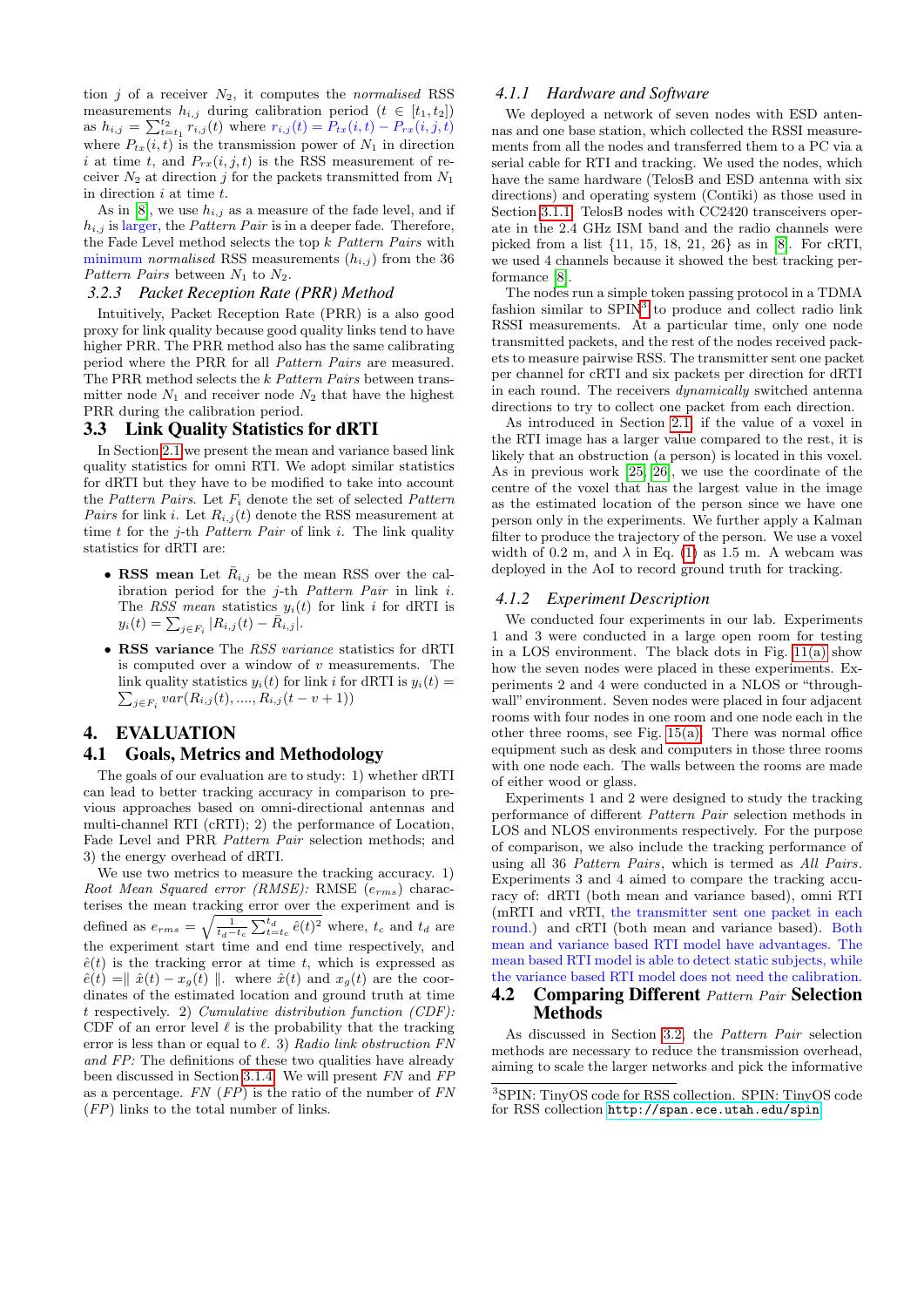Pattern Pairs. Therefore, for both Experiments 1 (LOS) and 2 (NLOS), we apply the three Pattern Pair selection methods to compare their performance. For each experiment, both mean and variance based statistics are used. For the mean based dRTI in the LOS environment, Fig. [9\(a\)](#page-7-1) shows that the Fade Level and PRR methods perform similar to each other, and converge to the performance of using All Pairs when the number of Pattern Pairs is larger than 5. For the variance based dRTI, Fig. [9\(b\)](#page-7-2) shows that the PRR method performs best and is even better than All Pairs. The last result is not surprising because, as explained in Section [3.2](#page-4-9) and from Fig. [8,](#page-5-5) we know that some Pattern Pairs are more informative than others, and some Pattern Pairs are even less informative than omni. These results also show that using all Pattern Pairs is not necessarily better, and judicious selection can help improve performance and reduce overhead. Fig. [10\(a\)](#page-7-3) also shows the similar results, all the three methods perform better than All Pairs when more than 1 Pattern Pair is chosen. For example, the Fade Level method has a nearly constant RMSE which is lower than that of All Pairs when the number of Pattern Pairs is below 30, and starts to increase after that. This is counter-intuitive because one would expect the performance becomes better when more Pattern Pairs are used. For the Fade Level method in Fig. [10\(b\),](#page-7-4) with the number of Pattern Pairs increasing, RMSE first decreases. After it drops to that of All Pairs, RMSE increases instead of keeping stable or decreasing. After a local peak, RMSE drops again, converging to the same level of All Pairs. These facts again indicates that the performance is NOT necessarily becoming better when more Pattern Pairs are picked for the tracking, as less informative Pattern Pairs might be included.

<span id="page-7-1"></span>

#### <span id="page-7-2"></span>Figure 9: The tracking performance of Pattern Pair selection methods in the indoor LOS environment (Experiment 1)

In the NLOS "through-wall" environment, variance based RTI (Fig. [10\(b\)\)](#page-7-4) significantly outperforms mean based (Fig. [10\(a\)\)](#page-7-3) because the radio propagation environment is significantly more complicated than that of the LOS environment. Overall, Fig. [10](#page-7-5) shows that the Fade Level method is consistently better than the other methods. This is because the Fade Level method attempts to select the Pattern Pairs that are least in deep fade to provide the most information as discussed in Section [3.2.2.](#page-5-6) Therefore, for Experiments 3 and 4, we will use the Fade Level method for Pattern Pair selection and use 9 Pattern Pairs.

Fig. [9](#page-7-6) and [10](#page-7-5) also show that the Location method per-

<span id="page-7-3"></span>

<span id="page-7-5"></span><span id="page-7-4"></span>Figure 10: The tracking performance of Pattern Pair selection methods in the indoor NLOS "throughwall" environment (Experiment 2)

forms poorly compared to the other methods. Nevertheless, it can still provide reasonably good tracking performance (approximately 0.5 metre) for both LOS (Fig. [9\(a\)\)](#page-7-1) and NLOS (Fig. [10\(b\)\)](#page-7-4) environments. Furthermore, the Location method does not require calibration, which makes it very useful in emergency response applications.

In summary, the Fade Level method performs best among these three methods in terms of tracking accuracy. The performance of the Location method is not as good as Fade Level, which is counter-intuitive to the directional communication in the indoor environment. This also indicates the importance of choosing the most informative Pattern Pairs for directional communication. Moreover, it will improve the tracking performance when picking the most informative Pattern Pairs instead of selecting all.

# <span id="page-7-0"></span>4.3 Comparing omni RTI, cRTI and dRTI

Note that in this section we use mRTI and vRTI to refer to the mean-based and variance-based omni RTI because these are names used in previous work. For dRTI and cRTI, it will be clear from the heading whether it is mean or variance based. As discussed earlier in Section [4.2,](#page-6-2) we will use the Fade Level method for Pattern Pair selection and use 9 Pattern Pairs for Experiments 3 and 4.

<span id="page-7-8"></span><span id="page-7-7"></span>*4.3.1* Experiment 3*: LOS environment*

<span id="page-7-6"></span>Table 2: erms of mean based RTI in LOS experiment (Experiment 3).

|            | ĸ      |                        |
|------------|--------|------------------------|
| $\sqrt{m}$ | በ 7879 | $\mathbf{u}$<br>ト・ハ・ノー |

Mean based methods: Fig. [11](#page-8-1) shows the tracking performance of mRTI, cRTI and dRTI in the indoor LOS environment. It depicts that the trajectory estimates of dRTI is significantly closer to the ground truth compared to both mRTI and cRTI. " $4m \times 7m$ " in Fig. [11](#page-8-1) is the size of the room. Table [2](#page-7-7) shows the  $e_{rms}$  of mRTI, cRTI and dRTI are 0.9054 m, 0.7872 m, and 0.5221 m respectively. dRTI achieved a tracking performance improvement of approximately 42% (compared to mRTI) and approximately 34% (compared to cRTI). The CDFs for different mean based RTI methods are presented in Fig. [12.](#page-8-2) The results show that the 90th percentile tracking errors for mRTI, cRTI, and dRTI were approximately 1.5 m, 1.2 m and 0.7 m respectively. In this metric, dRTI achieved performance improvements of approximately 53% (compared to mRTI) and 42% (compared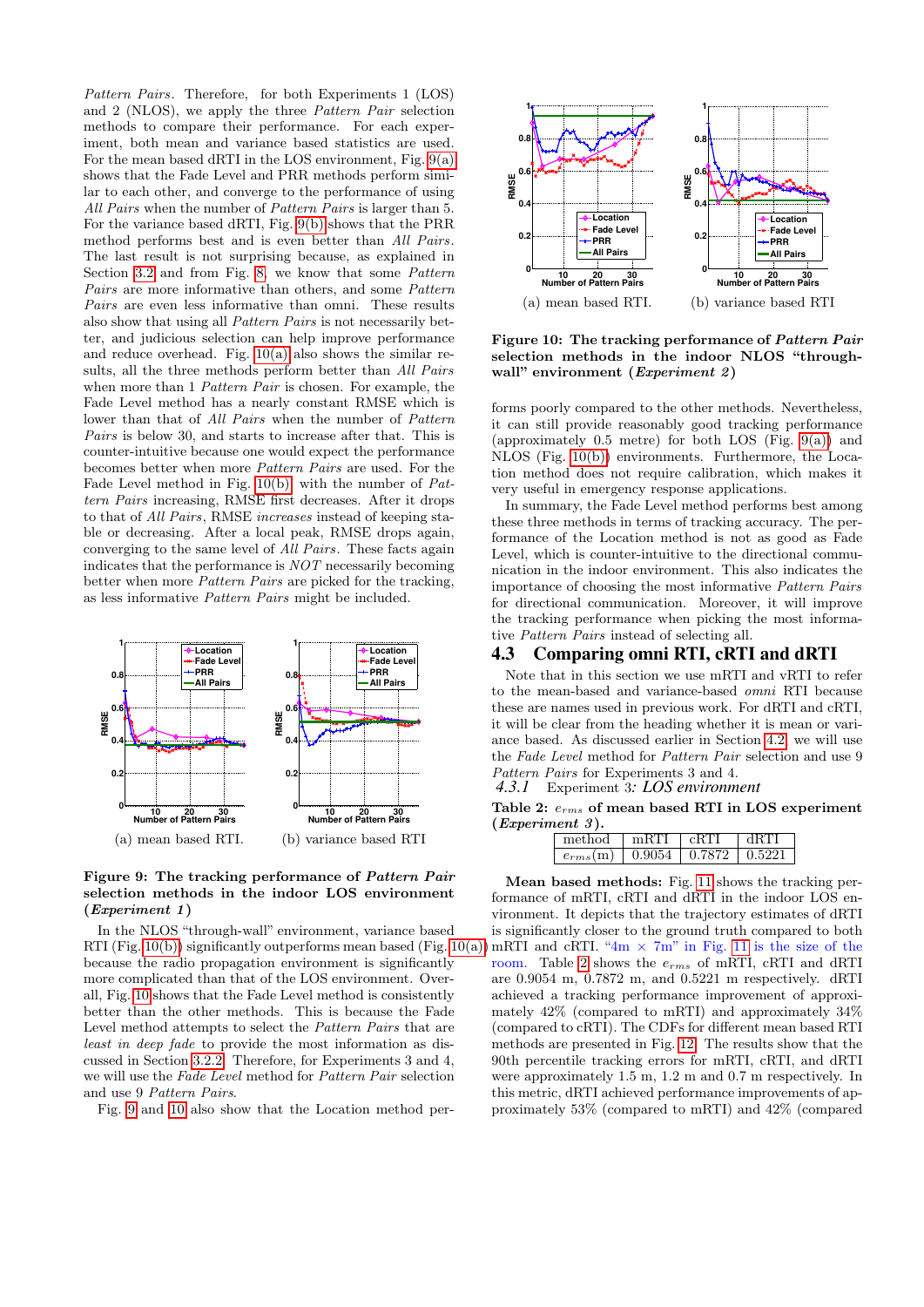<span id="page-8-0"></span>

Figure 11: The tracking performance of mean based RTI in the LOS experiment of omni RTI, cRTI, and dRTI. The red lines are the trajectory estimates of the different methods, and the dotted blue lines are the ground truth (Experiment 3).

to cRTI) respectively.



Figure 12: The CDFs of mean based RTI methods (Experiment 3).

Variance based methods: The tracking performance shows similar results as Fig. [11.](#page-8-1) We omit this tracking per-formance figure for the benefit of space.<sup>[4](#page-8-3)</sup> Table [3](#page-8-4) shows, the  $e_{rms}$  of vRTI, cRTI and dRTI are 0.7196 m, 0.5565 m, and 0.4340 m respectively. dRTI achieved a tracking performance improvement of approximately 40% (compared to vRTI) and approximately 22% (compared to cRTI). The CDFs for different variance based RTI methods are presented in Fig. [13.](#page-8-5) The 90th percentile tracking errors for vRTI, cRTI, and dRTI were approximately 1.1 m, 0.75 m and 0.7 m respectively. In this metric, dRTI achieved performance improvements of approximately 36% (compared to vRTI) and 7% (compared to cRTI) respectively.

<span id="page-8-4"></span>Table 3:  $e_{rms}$  of variance based RTI in LOS experiment (Experiment 3).

| method   vRTI                           |  | ∣ cRTI | - EdRTI |
|-----------------------------------------|--|--------|---------|
| $e_{rms}(m)$   0.7196   0.5565   0.4340 |  |        |         |

Radio Obstruction FN and FP: Fig. [14](#page-9-1) shows the statistics of radio link obstruction FN and FP. The state of radio channels can be divided into two classes, i.e. nonfading and shadowing. Non-fading is the state when the LOS is clear, while the shadowing means the LOS is blocked. We use the conditions in Eq. [\(1\)](#page-2-3) to decide the state of the channel. Fig.  $14(a)$  and Fig.  $14(b)$  show the statistics of

<span id="page-8-1"></span>

<span id="page-8-5"></span><span id="page-8-2"></span>Figure 13: The CDFs of variance based RTI methods (Experiment 3).

radio link obstruction FN and FP, when channels are divided into two states. The figures compares three classes of methods: m/vRTI,cRTI and dRTI. For each method, we vary the threshold used to determine whether a link is FP and FN. We know from the standard theory on statistical hypothesis testing that there is a trade-off between FP and FN. This trade-off is clearly visible in the figure. We know that if a method can achieve lower  $FP$  and  $FN$ , then it is a better method. It is clear from Fig. [14](#page-9-1) that dRTI has the lowest FP and FN compared with the other two methods. These statistics support the hypotheses in Section [3.1.4](#page-4-8) and provide an insight on why dRTI perform better than omnidirectional RTI and cRTI as shown in Table [2](#page-7-7) and Table [3.](#page-8-4) *4.3.2* Experiment 4*: NLOS "Through-wall" environ-*

<span id="page-8-6"></span>Table 4: erms of mean based RTI in NLOS experiment (Experiment 4).

*ment*

| method              | l mRTI | ∣ cRTI |           |
|---------------------|--------|--------|-----------|
| $e_{rms}$ ( $\rm m$ | 1.4922 | 0.8580 | T () 7506 |

Mean based methods: Compared to the performance in the LOS environment in Section [4.3.1,](#page-7-8) the NLOS"throughwall" environment is significantly more challenging for RTI, and the tracking errors are significantly higher for all RTI methods. However, Fig. [15](#page-9-4) shows the tracking performance of mRTI, cRTI and dRTI in a NLOS "through-wall" environment. It demonstrates that the trajectory estimates of dRTI is significantly closer to the ground truth compared to both mRTI and cRTI. Table [4](#page-8-6) shows, the  $e_{rms}$  of mRTI, cRTI and dRTI are 1.4922 m, 0.8580 m, and 0.7506 m re-

<span id="page-8-3"></span><sup>4</sup> All the omitted figures will be made public in a technical report.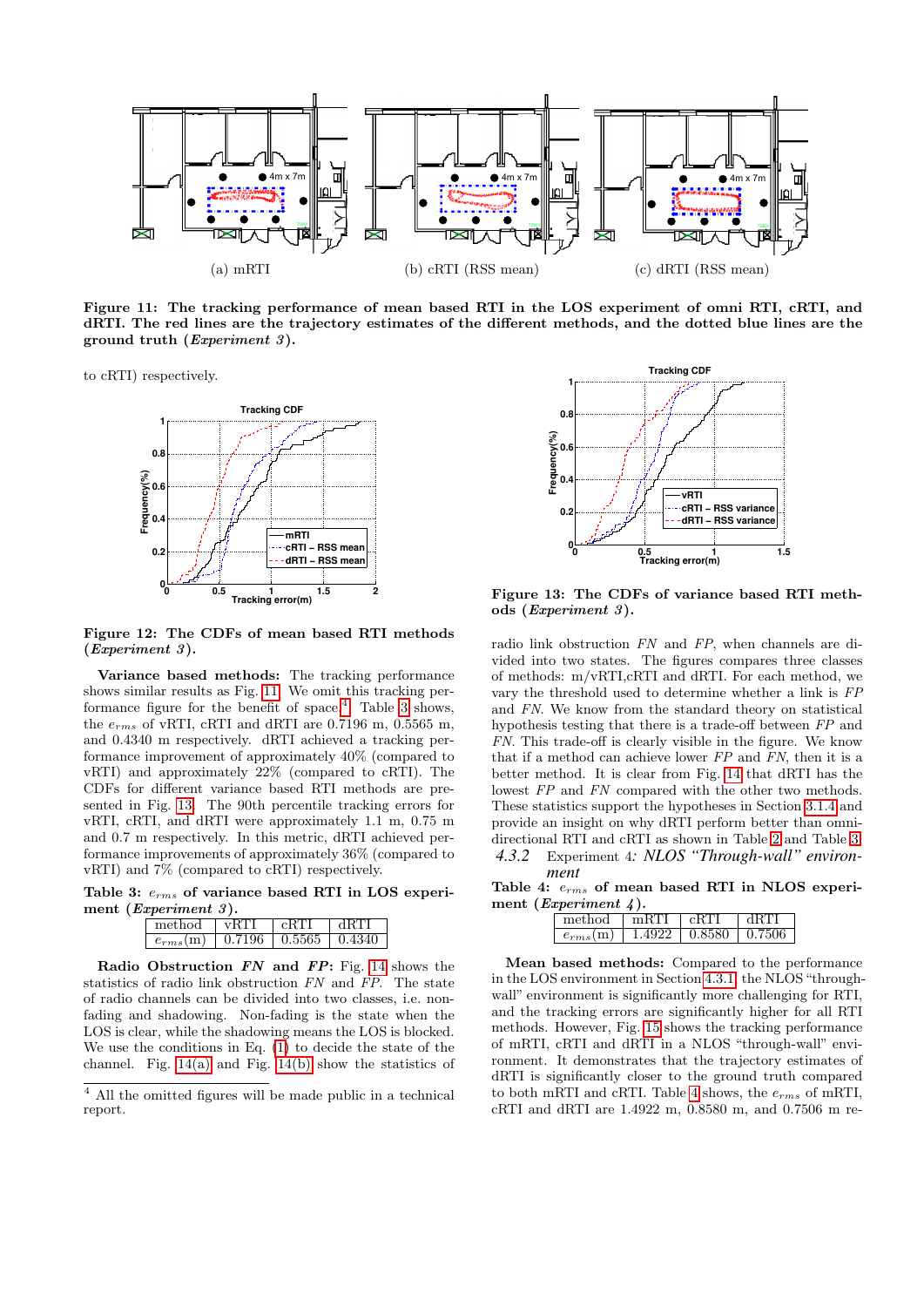<span id="page-9-2"></span>

Figure 14: The statistics for Radio Link Obstruction FN and FP in the indoor LOS environment (Experiment 3)

<span id="page-9-3"></span><span id="page-9-0"></span>

Figure 15: The tracking performance of mean based RTI in the NLOS "through-wall" experiment of RTI, cRTI, and dRTI. The red lines are the trajectory estimates of the different methods, and the dotted blue lines are the ground truth (*Experiment*  $4$ ).

spectively. dRTI achieves a tracking performance improvement of approximately 50% (compared to mRTI) and approximately 12% (compared to cRTI). The CDFs for different mean based RTI methods were showed in Fig. [16.](#page-9-5) The 90th percentile tracking errors for mRTI, cRTI, and dRTI were approximately 2.4 m, 1.3 m and 1.2 m respectively. In this metric, dRTI achieves performance improvements of approximately 50% (compared to mRTI) and 8% (compared to cRTI) respectively.



Figure 16: The CDFs of mean based RTI methods (Experiment 4).

<span id="page-9-6"></span>Table 5:  $e_{rms}$  of variance based RTI in NLOS experiment (Experiment 4).

|  |            | ĸ                                                                                                                                                                                                                                                                                                                                                                                                                                             |  |
|--|------------|-----------------------------------------------------------------------------------------------------------------------------------------------------------------------------------------------------------------------------------------------------------------------------------------------------------------------------------------------------------------------------------------------------------------------------------------------|--|
|  | ົດ<br>14 K | $\overline{ }$ $\overline{ }$ $\overline{ }$ $\overline{ }$ $\overline{ }$ $\overline{ }$ $\overline{ }$ $\overline{ }$ $\overline{ }$ $\overline{ }$ $\overline{ }$ $\overline{ }$ $\overline{ }$ $\overline{ }$ $\overline{ }$ $\overline{ }$ $\overline{ }$ $\overline{ }$ $\overline{ }$ $\overline{ }$ $\overline{ }$ $\overline{ }$ $\overline{ }$ $\overline{ }$ $\overline{ }$ $\overline{ }$ $\overline{ }$ $\overline{$<br>$\times$ |  |

Variance based methods: Previous work showed that variance based RTI methods significantly outperformed mean

<span id="page-9-4"></span><span id="page-9-1"></span>based RTI methods in NLOS"through-wall"environments [\[26\]](#page-11-1). Our results in Tables [4](#page-8-6) and [5](#page-9-6) also confirm this finding. As for the tracking performance, it demonstrates the similar results shown in Fig. [15.](#page-9-4) We omit this tracking performance figure for the benefit of space. Table [5](#page-9-6) also shows, the  $e_{rms}$ of vRTI, cRTI and dRTI are 1.0432 m, 0.8574 m, and 0.6734 m respectively. dRTI achieves a tracking performance improvement of approximately 35% (compared to vRTI) and approximately 21% (compared to cRTI). The CDFs for different variance based RTI methods are presented in Fig. [17.](#page-9-7) The 90th percent of tracking errors for vRTI, cRTI, and dRTI were approximately 1.7 m, 1.2 m and 1 m respectively. In this metric, dRTI achieves performance improvements of approximately 41% (compared to vRTI) and 17% (compared to cRTI) respectively.

<span id="page-9-5"></span>

<span id="page-9-7"></span>Figure 17: The CDFs of variance based RTI methods (Experiment 4).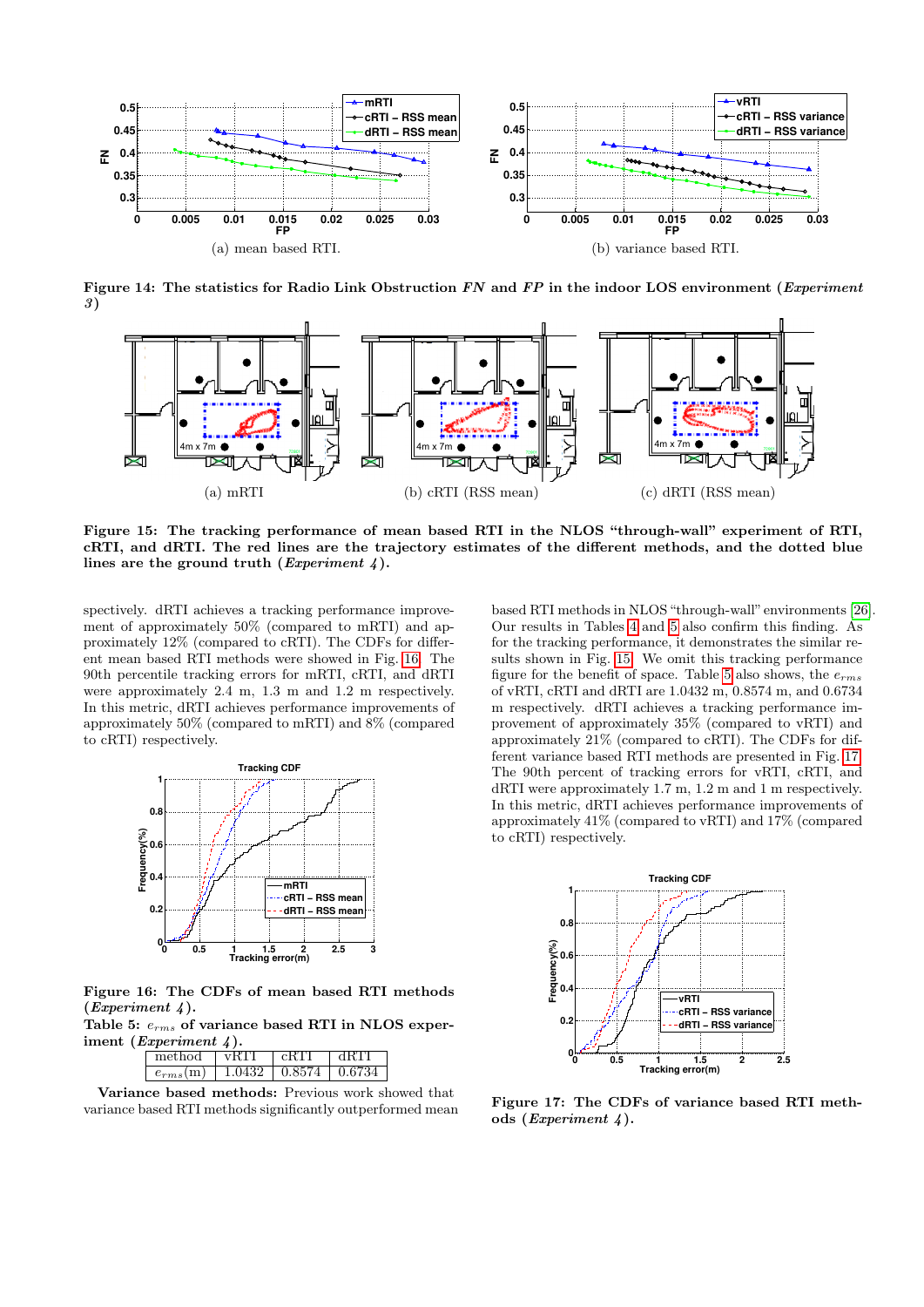#### Radio Obstruction FN and FP:

The statistics of radio obstruction FN and FP in this experiment show similar results shown in Fig. [14.](#page-9-1) We omit the figures for the benefit of space.

# 4.4 Energy Cost

We measured the energy consumption of our dRTI system by connecting a node to a 10 ohm resistor in series of the power supply and measured the voltage across the resistor by an oscilloscope. For small beacon packets whose payload length is 5 bytes, consisting of node ID (2 bytes), transmit direction (1 byte), and sequence number (2 bytes), the energy consumption was approximately 55  $\mu$ J. For large packets for transferring RSS measurements to the base station with payload length of 62 bytes, the energy consumption was approximately 179  $\mu$ J. The transmission time for the 5-byte beacon packets and 62-byte large packets were approximately 0.72 ms and 2.85 ms respectively. The receiver consumes 60 mW when the radio is on. The energy consumption was measured when the transmit power is set to the maximum value of 31. The nodes are powered by two AA 2400 mAh batteries in serial. When the radio duty cycle is 100%, our dRTI system will run approximately 117 hours. There is a clear need for through-wall surveillance in emergency situations to help save lives during a building fire or a hostage situation [\[13\]](#page-11-11), but few such situations will last more than a day. There is little incentive to increase lifetime further, as we are not developing the technology to be used for long-term through-wall surveillance of a subject in their home or place of work.

# <span id="page-10-0"></span>5. RELATED WORK

Ultra-wideband (UWB) impulse radar devices have been studied for through-wall imaging. They transmit wideband impulses, and estimate the distance to a scatterer by measuring the time delay of the echo. UWB impulse radar typically performs well at short range. However, the accuracy decreases at long range because of limited transmit power and  $d^4$  scattering losses [\[25\]](#page-11-0).

Recently, many RSS-based device-free localization methods have been proposed. Youssef et al. used the variance or change in RSS to detect a person crossing a link [\[31\]](#page-11-2). Patwari and Agrawal proposed to use tomography to estimate an image of the AoI based on the signal obstruction of many radio links (mRTI) [\[18\]](#page-11-20), which they called RTI. However, their following work in [\[26\]](#page-11-1) showed that mRTI was ineffective in the "through-wall" setting because the radio signal statistics behaved unexpectedly. Their experiment showed the RSS measurements may decrease, keep stable or even increase when a link was blocked by an obstruction. Therefore, instead of using mRTI, they proposed to use the variancebased RTI (vRTI) in [\[26\]](#page-11-1). Later, Kaltiokallio et al. proposed to use multiple independent channels to increase the performance of RTI (cRTI) in [\[8\]](#page-11-9). In cRTI, performance improves with the number of channels measured. Channel diversity requires more bandwidth compared to single-channel RTI, and is limited by the number of "clean" or interference-free radio channels. With ubiquitous use of wireless technologies such as WiFi, it becomes more and more difficult to dedicate bandwidth, particularly in ISM bands, for RTI systems. To this end, the proposed dRTI requires only one channel, the same as the traditional single-channel RTI. [\[27,](#page-11-19) [16\]](#page-11-21) developed signal strength models for indoor localisation, while our paper focuses on studying the ESD antennas' performance

on RTI. Bocca et al. proposed to manually rotate nodes to calibrate their positions and orientations in order to improve the RTI performance [\[5\]](#page-11-22), while the nodes in our method can conduct the calibration automatically and attempt to select the best Pattern Pairs for RTI. ESD antennas can also help reduce the instances of FP and FN. Furthermore, dRTI could apply the proposed methods in [\[5\]](#page-11-22) to calibrate the positions of ESD antennas, but this is beyond the scope of this paper.

RSS fingerprint-based methods for device free indoor localisation and tracking have been investigated in [\[29,](#page-11-23) [30\]](#page-11-24). Fingerprint-based methods do not require the sensor coordinates to be known, and they adaptively learn the multipath characteristics of an environment. This paper shows that use of directional antennas in a wireless network increases the effect that a person has on the RSS. Further, having a diversity of directional patterns effectively increase the dimension of the RSS fingerprint. Both effects could be applied to improve the accuracy of RSS fingerprint-based methods as well, although the focus in this paper has been on RTI. Some applications also use Channel State Information to fingerprint location [\[21\]](#page-11-25) and activities [\[24,](#page-11-26) [23\]](#page-11-27), but they need extra effort to modify firmware.

Fingerprint-based methods require training periods in which a person is required to walk in each voxel in the AoI while the systems collect RSS fingerprints, as well as an empty-room training period. In contrast, mRTI requires only the emptyroom training period, and vRTI requires no training period. vRTI is advantageous since training is not possible in emergency response applications, however, vRTI is cannot detect static objects in the AoI. Edelstein and Rabbat proposed a method to identify the background (no person obstructing) RSS from a radio link that has periods of obstruction and no obstruction [\[6\]](#page-11-28). This work is complementary to the approaches in [\[6,](#page-11-28) [32\]](#page-11-12) and one could add directionality to improve the performance of [\[6,](#page-11-28) [32\]](#page-11-12).

Adib and Katabi recently proposed WiVi to count the number of people "through-wall" and recognise simple gestures based on WiFi signals in [\[2\]](#page-11-29). WiVi can count the number of people and estimate their relative velocity. Pu et al. developed WiSee, which demonstrated high classification accuracy among a set of nine gestures, using Doppler shift measurements and machine learning [\[20\]](#page-11-30). Kellogg et al. also proposed AllSee for gesture recognition, which applied existing wireless signals and battery-free devices to save energy [\[10\]](#page-11-31). In contrast, our paper focuses on tracking the absolute positions of people indoors. Adib et al. developed WiTrack using the Frequency-Modulated Carrier Waves (FMCW) technology to track the persons' motion, and this was used for 3D tracking and achieved good performance [\[1\]](#page-11-32). However, WiTrack needed to sweep a bandwidth of 1.6 GHz for high accuracy, while our dRTI only uses one channel with 5 MHz bandwidth in the 2.4 GHz band. To compare with dRTI, we only consider the horizontal dimension, WiTrack's median location error is 13 cm in the LOS experiment and 16 cm in the NLOS experiment. As the resolution is inversely proportional to the total sweeping bandwidth according to Eq.  $(3)$  in [\[1\]](#page-11-32), the resolution would be 41.6 m and 51.2 m separately if only a 5 MHz bandwidth is available for WiTrack. The methods proposed and evaluated in this paper are complementary to techniques proposed in [\[1,](#page-11-32) [2,](#page-11-29) [20\]](#page-11-30). If ESD antennas can improve RTI, they presumably could improve results for Doppler or time-delay